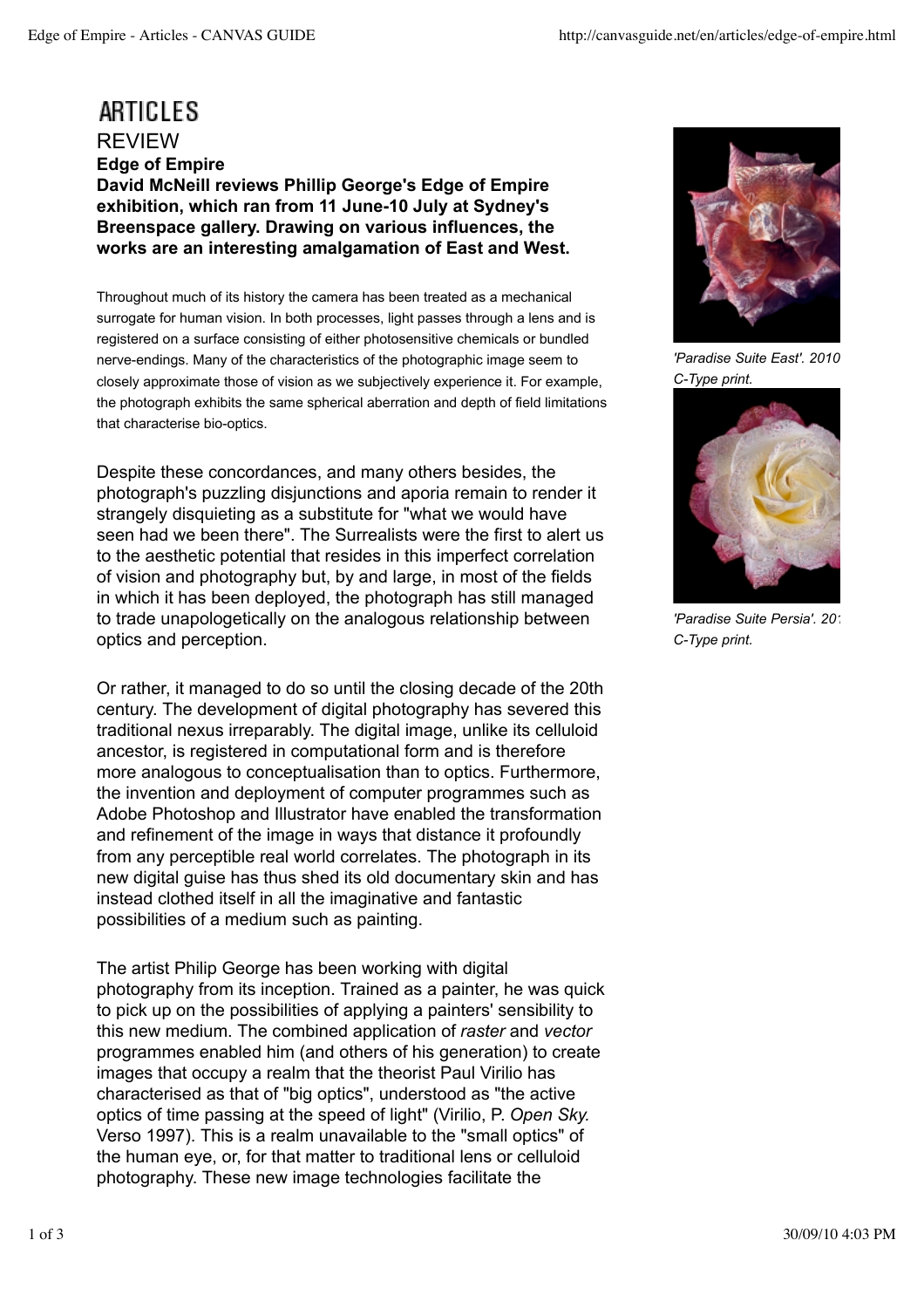production of expansive polyglot images that can be made to serve as corollaries of the transnational flows, planetary exchanges and far-flung tensions that are such a ubiquitous feature of life in the epoch of globalisation. Such 'pictures' can make material a truly post-panoramic outlook unavailable to human sight.

George is descended from Alexandrian Greeks and he has inherited a cultural sensibility that is founded in a respect for the history and values of the so-called Middle East. He uses the expansive possibilities of his post-photographic practice to undercut Eurocentric assumptions and prejudices. For example, he has previously produced a series of Islamic patterned surfboards that received a good deal of local and international attention. These works drew attention both to a particularly distasteful outbreak of anti-Islamic racism on Sydney's beaches in 2005 and also to the potential for richer forms of cross-cultural understanding opened up by the new technologies of global web 'surfing'.

His recent exhibition at Breenspace Gallery in Sydney combined his emerging sculptural concerns with those of his established photographic practice. At the entrance to the gallery, a large model *Predator* drone was hung on a wall like a Christian crucifix but it was decorated with Islamic patterns and the Arabic translation of 'boomerang'. The work conjures the arrogance of a European/American perspective on Islamic culture that is characterised by a safe panoptic distance punctuated with occasional forensic isolation of detail. The drone is conscripted as a metaphor for a menacing neo-colonial surveillance that prohibits the possibility of any genuinely empathic exchange or engagement.

George's photographs pursue this dialectic of the micro and macro viewpoints. His large sublime landscapes capture the unique beauty of the Syrian desert surrounding Palmyra while his close-focus photographs of roses mobilise all the possibilities of digital transformation. The rose is a flower with an exceedingly rich semiotic history and it is Persian in origin. It has symbolised love in many cultures but also secrecy (*sub rosa*) and it is also utilised as a symbol of martyrdom by both Christians and Muslims. George's roses are digitally overlaid with *Tree of Life* and *Garden of Paradise* images sourced from the Sheikh Zayed Bin Sultan Al-Nahyan Mosque in Abu Dhabi, The Shi'ite Nasir-ol-Molk Mosque in Shiraz and Santa Maria del Fiore in Florence. The effect of these juxtapositions is breathtakingly gorgeous; the colours are saturated and the patterning on the rose leaves invites the spectator to approach closely and seek out detail. In these works, the kind of botanical breeding and grafting that has obsessed rose growers across so many cultures for eons